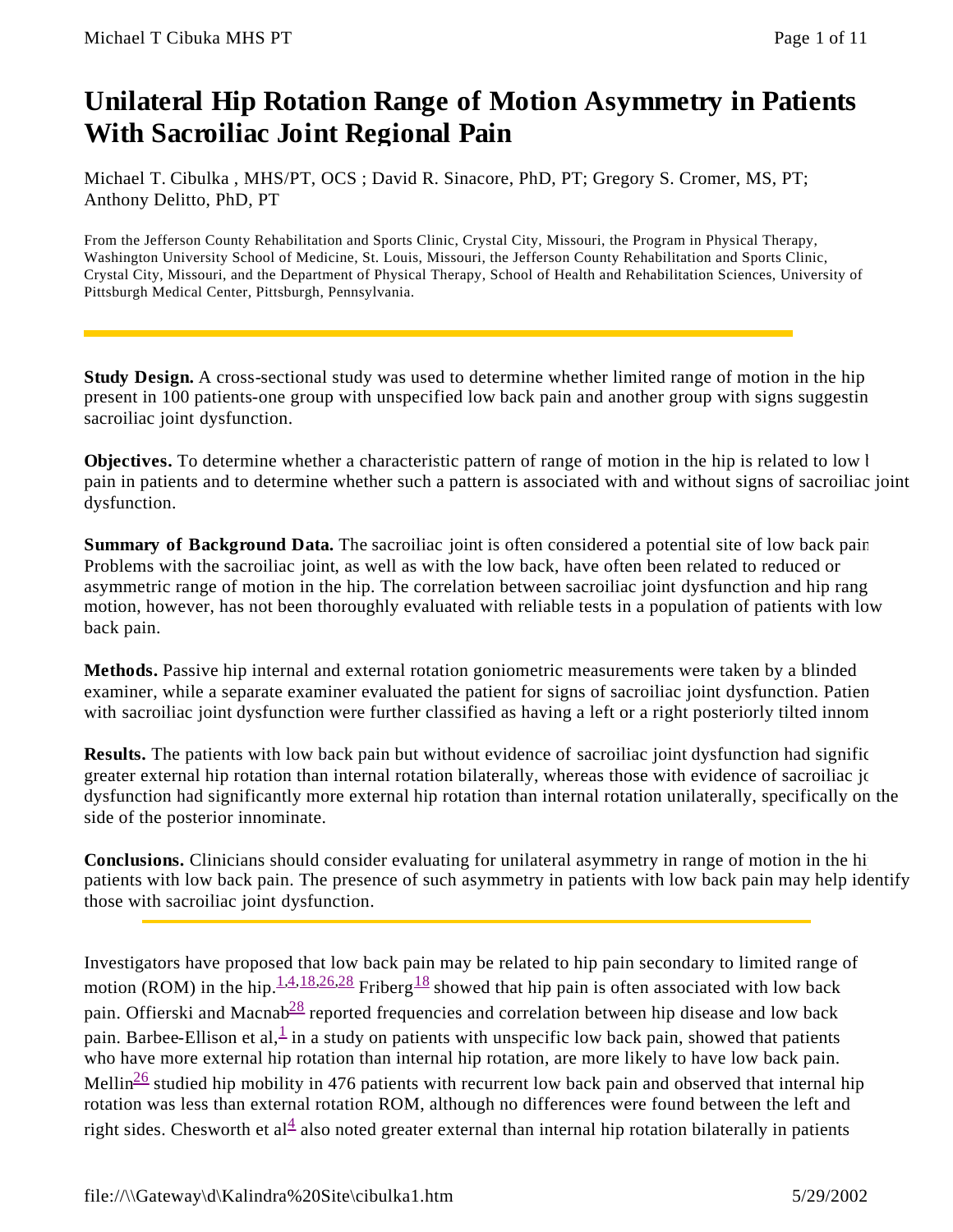with unspecified low back pain. Therefore, in patients with unspecified low back pain, external hip rotation often exceeded internal hip rotation on both left and right sides.

Despite differences in internal and external hip rotation ROM in subjects who are symptomatic for low back pain, symmetry usually exists between the left and right sides:  $\frac{1}{4}$ ,  $\frac{4}{16}$ ,  $\frac{26}{16}$  Left internal rotation equals right internal rotation and left external rotation equals right external rotation. Therefore, even though external rotation may often exceed internal rotation in patients with unspecified low back pain, specific movements such as external rotation or internal rotation usually show bilateral symmetry between the left and right sides  $\frac{1,4,16,18,26,28}{2}$ 

Unilateral limitation of hip rotation ROM, in which a specific movement such as external rotation is unequal between the left and right sides, has been observed in patients with disorders of the sacroiliac joint,  $\frac{13,19,24}{12}$  which is often considered a component of low back pain.  $\frac{2,6,34}{1}$  LaBan et al $\frac{24}{1}$  noted asymmetry in unilateral hip rotation-*i.e.,* abduction and external rotation were limited unilaterally-in patients with inflammation of the sacroiliac joints. Dunn et  $al<sup>13</sup>$  reported limited hip mobility in patients with infection of the sacroiliac joint, however no mention was given to which movements were limited. Others have described cases in which patients with low back pain had unilateral, limited internal hip rotation and excessive external hip rotation and also exhibited signs of sacroiliac joint dysfunction.  $6,19$  A controversy therefore exists about whether hip rotation is limited in patients with signs of sacroiliac joint dysfunction. Also, no investigators have examined a group of patients with reliable tests to determine whether ROM is limited in hips of patients with sacroiliac joint dysfunction.

The purpose of this study was first to determine whether a characteristic pattern of hip rotation ROM existed in patients with low back pain and second to determine whether those classified as having sacroiliac joint dysfunction have a different pattern of hip ROM compared with those with unspecified low back pain. The first hypothesis is that those who have signs and symptoms of sacroiliac joint dysfunction and have not been further classified into a left or right posteriorly tilted innominate groups have greater external rotation than internal rotation on both sides. The second hypothesis is that those with signs and symptoms of sacroiliac joint dysfunction who have been classified into a posteriorly tilted group have greater asymmetry in external rotation between the left and right sides than do those without sacroiliac joint dysfunction.

## **Method**

A group of 100 patients (56 males, 44 females), with an average height of 167 cm and weight of 66 kg and whose primary reported symptom was low back pain, participated in the study. All patients were referred to Jefferson County Rehabilitation and Sports Clinic, a private practice physical therapy clinic. All patients were undergoing treatment for low back pain at the time of the study. Patients ranged in age from 13 to 69 years (39  $\pm$  14 years [mean  $\pm$  SD]). All patients had low back pain of not more than 3 weeks' duration. None exhibited signs of symptom magnification as described by Waddell et al.  $\frac{35}{12}$  All patients were referred by physicians and had medical diagnoses including low back strain, low back pain, or sacroiliac joint dysfunction.

Patients described their low back pain by completing a pain drawing on the initial visit. Most reported pain that was confined to the low back region (77%), whereas 23 had low back and leg pain (23%). Forty-four patients (44%) described the location of their low back pain as either the left or right side, 26 patients (26%) indicated central low back pain, and 30 patients (30%) described pain radiating across the low back from left to right side. Fifty-eight patients (58%) had an insidious onset of low back pain, whereas 42 patients (42%) reported an incident of injury induced by bending, twisting, or lifting. None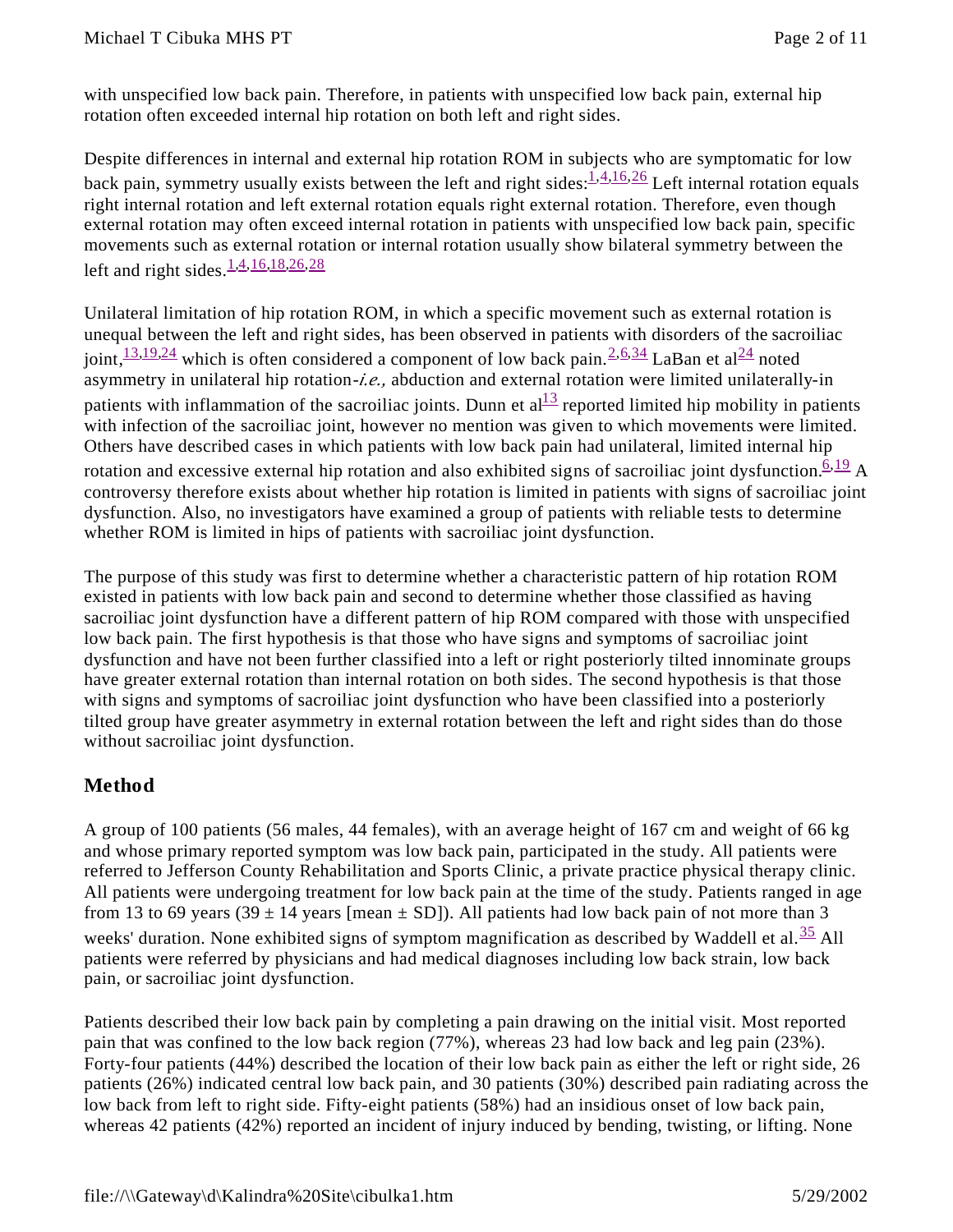of the patients had signs suggesting nerve root involvement-*i.e.,* low back or leg pain with straight leg raising below 45°, muscle weakness involving more than one muscle with the same nerve root innervation in the ipsilateral lower extremity, diminished patellar or Achilles tendon reflexes, or diminished or absent sensation to pinprick in the ipsilateral lower extremity. Any patient who could not tolerate measurement of passive hip rotation because of pain was excluded from the study. None of the patients had primary symptoms of anterior or lateral hip pain or had an antalgic gait. Informed consent was obtained from all patients or their legal guardians. The study was approved by the Human Studies Committee of Washington University School of Medicine, St. Louis, Missouri.

All patients were evaluated for signs of sacroiliac joint dysfunction. The cause of pain arising from the sacroiliac joint is a controversial topic. Pain in and surrounding the sacroiliac joint is commonly described by many patients. Also, many clinicians describe a cluster of signs and symptoms in low back pain patients that are often attributed to the sacroiliac joint.  $\frac{2,5,10,29}{2}$  Because of the controversy surrounding the sacroiliac joint, the term sacroiliac joint regional pain was used, as described by Delitto et al, $\frac{12}{12}$  that describes a collection of signs (if positive) that direct successful treatment techniques, presumably to restore sacroiliac joint symmetry.

All patients were also measured for passive internal and external hip rotation ROM on the same day. Internal and external rotation motions were used because results of previous studies have shown that these movements are often limited in patients with low back pain. $1.4,26$ 

#### **Determination of Sacroiliac Joint Regional Pain.**

All patients were screened for sacroiliac joint regional pain. In previous studies,  $\frac{5,12,15}{1}$  the current investigators have had good success in predicting those patients who are likely to respond favorably to treatments designed to restore innominate rotation asymmetry and to reduce low back pain. Therefore, it is thought that the use of a combination of sacroiliac joint tests can effectively distinguish between those with and without sacroiliac joint problems. In the current study, the investigators used the same combination of common tests (which purportedly implicate sacroiliac joint regional pain) as a basis for suspicion of sacroiliac joint regional pain and to classify patients with low back pain and sacroiliac joint regional pain.  $\frac{5,12,15}{ }$  Sacroiliac joint regional pain was considered present if at least three of four commonly used sacroiliac joint test results were positive. All four tests for sacroiliac joint regional pain were performed by the same investigator (MTC). The four tests included the standing flexion test, palpation of posterior superior iliac spine heights while sitting, the supine and long sitting positions test, and the prone knee flexion test.

Potter and Rothstein<sup>31</sup> have reported that individual tests for the sacroiliac joint general yield poor intertester reliability. Knowing this it is unlikely that a clinician would use only one test to determine the presence of sacroiliac joint regional pain, a combination of tests was used. Positive findings in three of four tests raised suspicion of a problem with the sacroiliac joints, and patients so diagnosed were classified into groups.<sup>5</sup> The (interrater) reliability of measurements obtained using a combination of tests for the sacroiliac joint has been shown to be good.<sup>5</sup>

Observer variability tests were performed by one of the investigators (MTC) for the four sacroiliac joint tests to determine intratester reliability. Intratester reliability was established for the combination of sacroiliac joint tests and was established on a sample of 35 of the 100 patients selected for the study. The testing was performed on separate days to eliminate recall bias. The weighted  $\Box$  for the combination of sacroiliac joint tests was 0.86, which is comparable with findings in an earlier study.  $\frac{5}{5}A$  combination of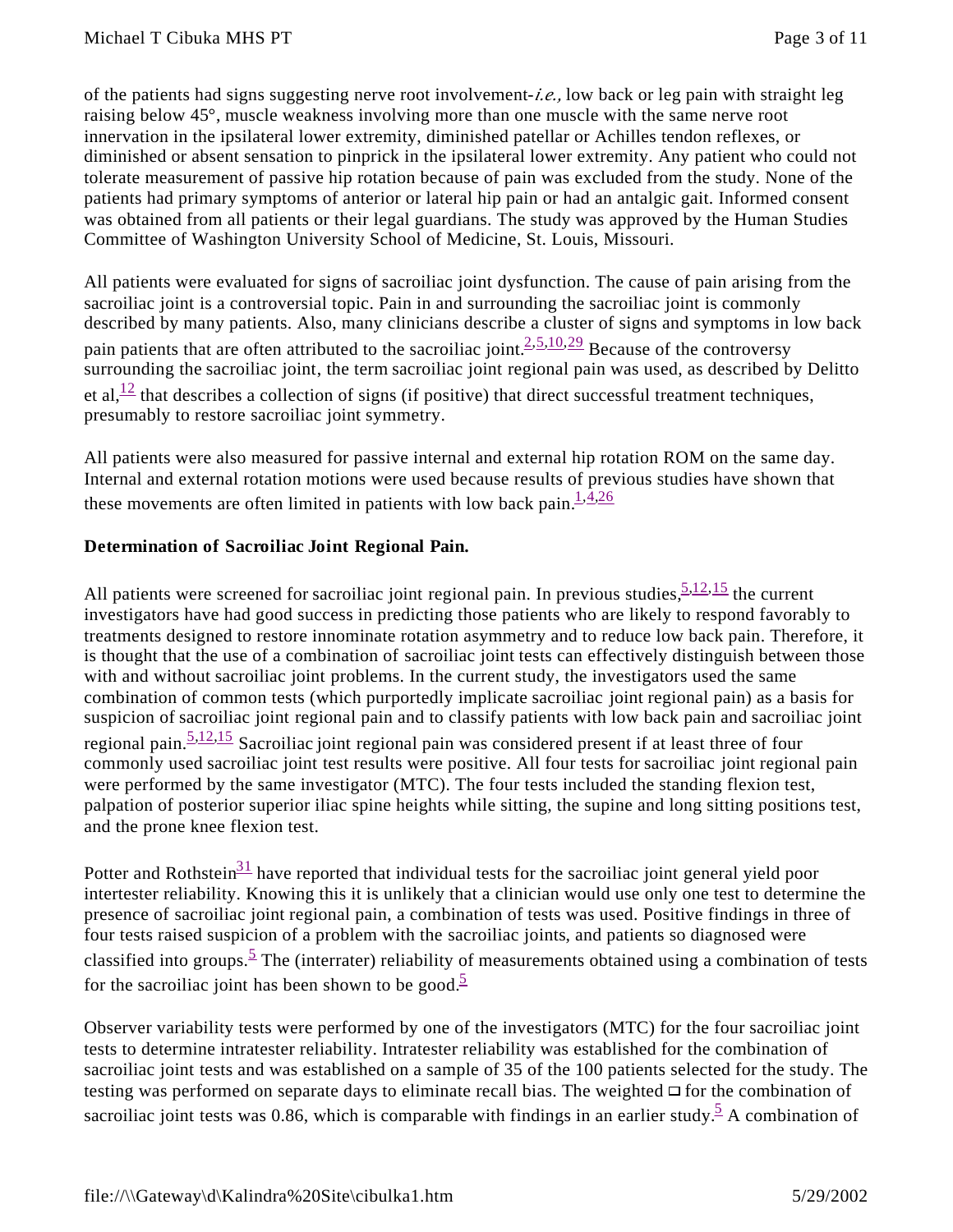tests was used because seldom can a single test be sensitive and specific.<sup>17</sup> When a combination of tests is used, the individual tests results become contributory rather than surrogate.<sup>17</sup> Therefore, because few studies, if any, have been performed on the sensitivity or specificity of sacroiliac joint tests and no gold standard has been adopted for confirmation, combining tests improves the clinician's ability to determine who is more likely to have sacroiliac joint regional pain. The assessment of test accuracy requires the existence of a gold standard. Because none exists, the accuracy of sacroiliac joint tests could not be determined.

The standing flexion test was performed by palpating the posterior superior iliac spines (PSIS) while the subject was bending forward bending. A superior movement of one PSIS compared with the other indicates a positive finding in a standing flexion test. A positive result in a standing flexion test purportedly indicates limited movement of the ilium on the sacrum, displaying limited sacroiliac joint motion on the side of the superior  $PSIS$ .  $\frac{3,5,36}{2}$  The minimum criteria used in the current study for PSIS movement was an observable difference of at least 2.54 cm between sides.

Palpation of the patient's PSIS was performed with the patient sitting on a level surface. A positive test result was obtained when one PSIS appeared lower when compared with the opposite side. The presence of the lower PSIS while sitting suggests that the ilium is rotated posteriorly on the sacrum, whereas the opposite ilium concomitantly may be anteriorly rotated.  $\frac{3,5,36}{2}$  An observable visual positive finding of at least 2.54 cm between sides was used to establish a difference.

The supine/long sitting test is a sacroiliac joint test that compares apparent leg lengths in the supine and long sitting positions. With the patient in the supine position, the lengths of the inferior aspects of both medial malleoli are compared. In the supine position, the finding of a shorter leg when compared with the opposite side is suggestive, but not confirmatory, of a posteriorly rotated innominate. While the clinician holds the medial border of the medial malleoli with the thumbs, the patient is asked to come to a long sitting position. Any apparent lengthening of the short leg implied to us the presence of sacroiliac joint dysfunction and a posteriorly rotated innominate. In the supine and long sitting positions test, the apparent short lower extremity in the supine position suggests the ilium is rotated posteriorly on the sacrum; the apparent lengthening of the same lower extremity during long sitting also suggests the ilium is rotated posteriorly on the sacrum.  $\frac{5,36}{5}$  An observable difference of at least 2.54 cm between the supine and long sitting positions was used to establish a positive result.

The prone knee flexion test is purportedly a sacroiliac joint test in which apparent leg lengths are compared with the patient prone with both knees flexed to  $90^{\circ}$ . The leg lengths are compared by visually examining the left and right soles of the heel (shoes on) in the prone *versus* knees flexed position. A finding of a shorter leg when the patient is prone is suggestive but not confirmatory of a posteriorly rotated innominate. While the clinician holds both heels of the patient's shoes, the patient's knees are passively flexed to 90°. An apparent lengthening of the short leg implies the presence of sacroiliac joint dysfunction and a (hypothesized) posteriorly rotated innominate. In the prone knee flexion test, the apparent shorter lower extremity indicates that the ilium is rotated posteriorly on the sacrum.<sup>5</sup> An observable difference of at least 2.54 cm between the prone and knee flexed position was used to establish a positive result.

Based on the results of the sacroiliac joint examination, patients were classified into one of two groups. The first group contained those with low back pain who did not have signs suggestive of sacroiliac joint regional pain and the second group consisted of those who had low back pain with signs suggestive of sacroiliac joint regional pain. Patients with sacroiliac joint regional pain were further classified by the side on which they exhibited posterior innominate tilt. This method of classification appears appropriate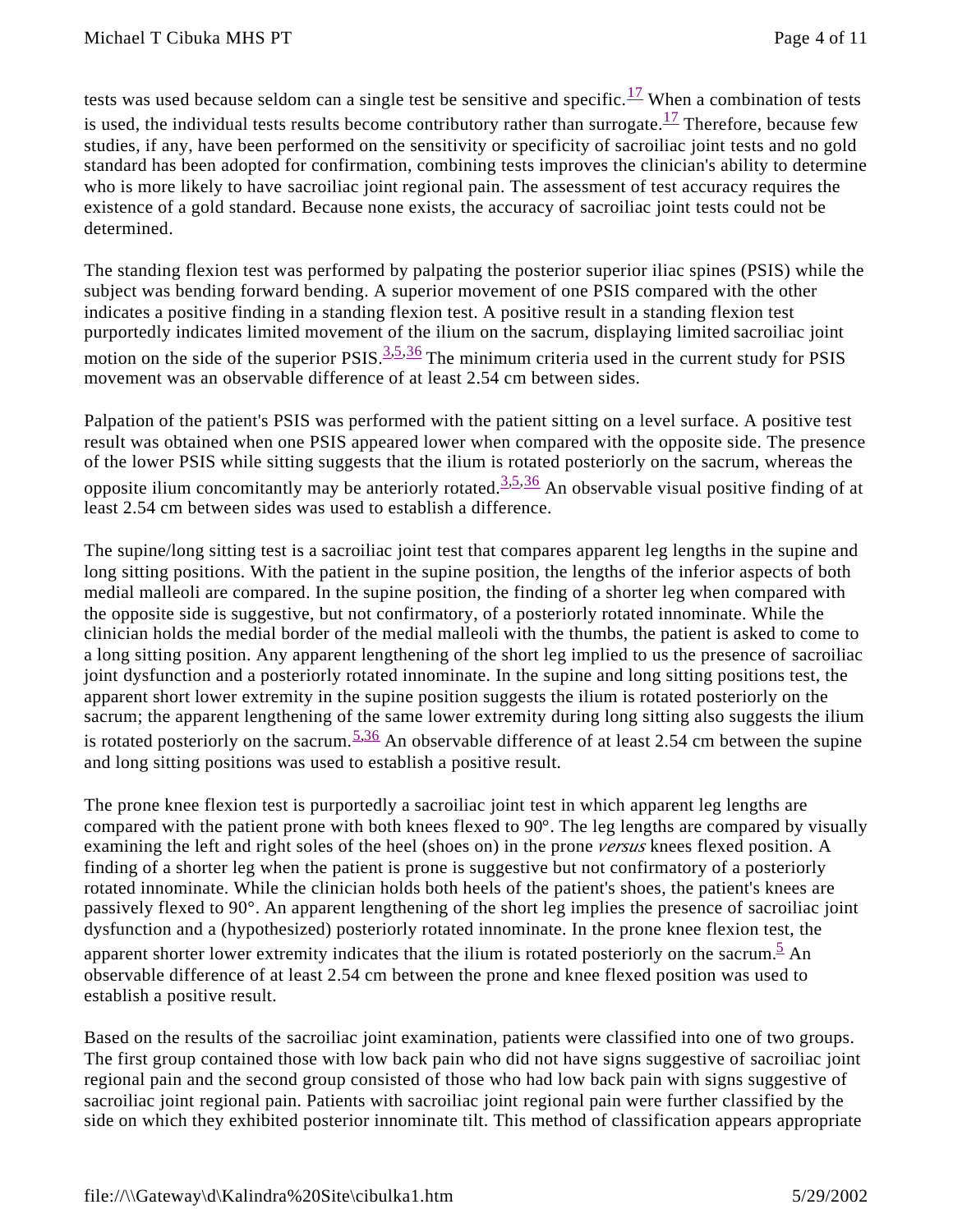in light of previous work with results that show that patients with signs of sacroiliac joint regional pain exhibit asymmetry between the left and right innominate bones in two ways-*i.e.,* one innominate is rotated posteriorly, whereas the other is rotated anteriorly.  $5.9$  Therefore, the two types of sacroiliac joint dysfunction that may develop are those in which the left innominate tilts posteriorly and the right tilts anteriorly and those in which the right innominate tilts posteriorly and the left tilts anteriorly.

On evaluation, 76 patients were classified with sacroiliac joint regional pain, with positive results in three out of four tests. Twenty-four patients showed no significant sign of sacroiliac joint regional pain: They had positive results in only one of four or in no tests. These patients were classified as having low back pain without sacroiliac joint regional pain. Patients who had positive results in at least two out of four tests were excluded from the study, because it was not possible to detect accurately whether they had sacroiliac joint dysfunction. Their inclusion in the study would have increased the possibility of contamination. Eight patients met this criterion and were excluded from the study.

#### **Hip Range of Motion Measurements.**

Observer variability tests were first performed by one of the investigators (GSC) for passive hip rotation ROM to determine intratester reliability. Intrarater reliability was established for goniometric measurements by measuring hip rotation ROM on a sample of 29 of the 100 patients selected for the study. The procedure for measuring passive hip rotation has been described previously.  $\frac{1}{x}$  Briefly, patients were placed prone on the treatment table. The prone position was used because passive hip rotation measurements are reportedly more reliable, presumably because of better pelvic stabilization in the prone position compared with that in the sitting position.<sup>1</sup> All patients wore nonrestricting clothing while having their hip joints measured. The hip to be measured was placed in 0° of abduction while the contralateral hip was abducted approximately  $30^{\circ}$ . The knee was flexed to  $90^{\circ}$ , and the leg was passively moved to produce hip rotation. A strap was placed around the posterior superior iliac spines to prevent movement of the pelvis. Passive ROM was stopped at the end of movement, when a firm feeling of resistance was felt. None of the patients complained of low back or hip pain with movement. The goniometer was aligned vertically along the shaft of the tibia. The rater was blind to the amount of movement measured by the goniometer and the measurements were read and recorded by a different examiner. An intraclass correlation coefficient (ICC) were determined for intraexaminer reliability for passive internal hip rotation and for external rotation (ICC  $1,3 = 0.97$  and 0.98 for internal and external rotation ROM measurements, respectively).

One trial consisting of three measurements of passive external hip and internal rotation ROM was performed on all remaining patients, as just described. The investigator (GSC) performing all of the ROM measurements was blind to the results of the sacroiliac joint dysfunction testing. Similarly, the sacroiliac joint examiner (MTC) was unaware of the hip rotation ROM measures before data analysis when findings were tabulated.

In a pilot study of 10 patients without low back pain with a mean age of 30 years, subjects were examined for passive external and internal rotation. Passive ROM measures showed symmetric left internal and right internal rotation and symmetric left external and right external rotation. The mean ROM values obtained were 62° during left external rotation and 62.7° during right external rotation. Passive internal rotation measured 51°, whereas right internal rotation measured 51.7°. Even though the sample size was extremely small, the differences between the left and right sides for the same motion (*i.e.,* internal rotation) were negligible. Therefore, patients who had no low back pain were not included in the current study. The results of the pilot study are consistent with those in other other studies $\frac{4,32}{ }$  and with information in the literature<sup>1,4,7,8,11,16,18,20-23,25-27,32,33</sup> that shows symmetry between left and right sides for a specific movement, such as internal hip rotation.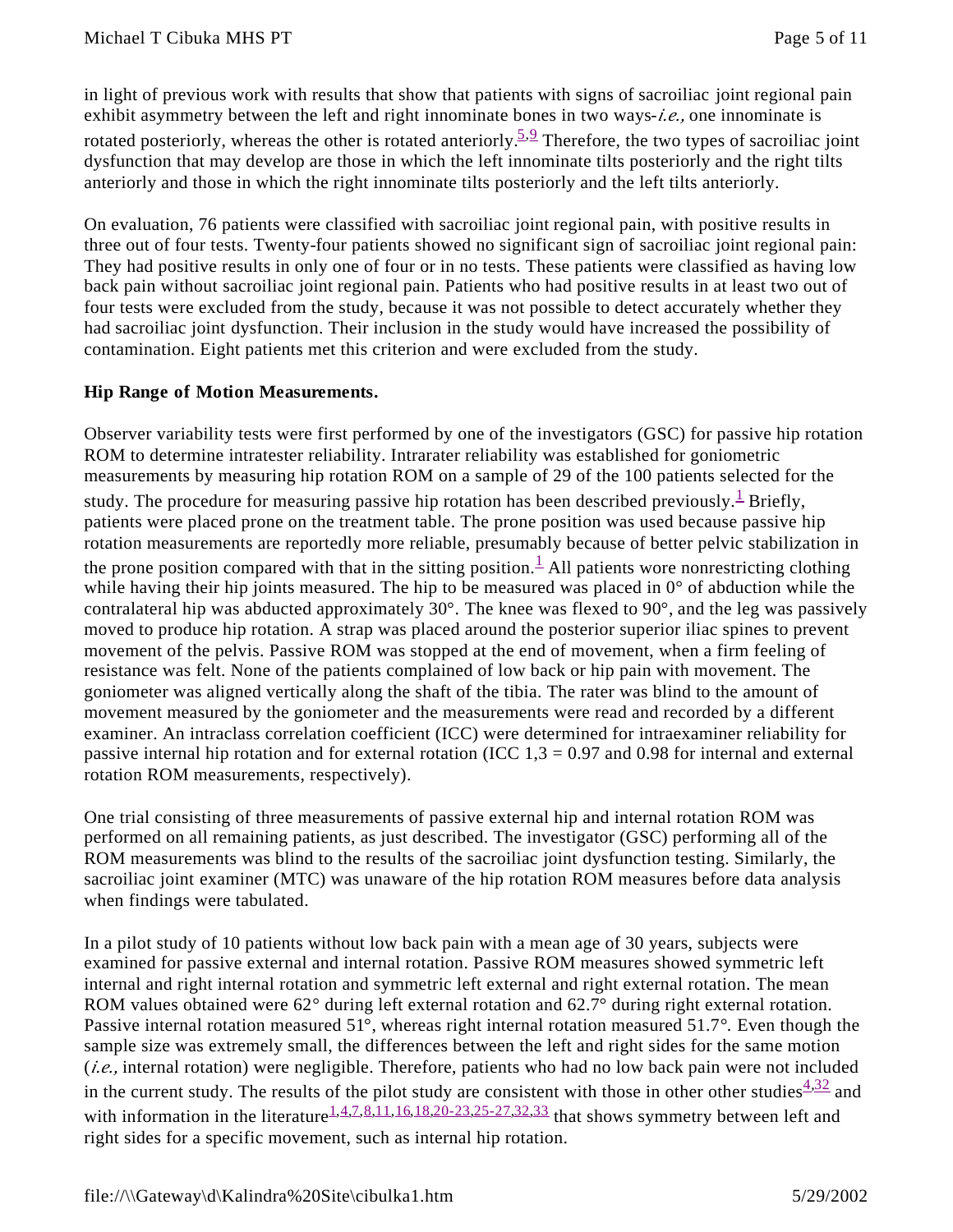#### **Data Analysis.**

Hip rotation ROMs were analyzed with multivariate analysis of variance  $(MANOVA).$ <sup>37</sup> Two MANOVAs were performed. The first was a  $2 \times 2 \times 2$  analysis with repeated measures using three factors: group as a factor that consisted of two independent groups, one with sacroiliac joint regional pain and one without; side as a second factor (goniometric measurements taken from both the right or left hip); and hip rotation ROM as a third factor (external or internal rotation). The other  $(2 \times 2 \text{ with})$ repeated measures on two factors) MANOVA was performed only on the subjects classified as having sacroiliac joint regional pain. The side factor defined the side of the posterior innominate (involved or uninvolved), and the hip rotation ROM factor indicated either external or internal hip rotation. Alpha level for all main effects and interactions was set at 0.05.

## **Results**

The means and standard deviations (SD) of all the subjects' hip rotation ranges of motion are summarized in Table 1. Classification of patients with low back pain showed that 24 of 100 (24%) did not have signs suggestive of sacroiliac joint regional pain. The means  $(\pm SD)$  of hip rotation ROM of these patients are shown in Figure 1. Of the 76 patients who exhibited signs suggestive of sacroiliac joint regional pain, 33 patients (43.4%) were classified as having a left posteriorly rotated innominate (PI), whereas 43 (56.6%) were classified as having a right PI. In Figure 2, the mean values  $(\pm SD)$  are shown for left and right internal and external hip rotation ROM among those patients with low back pain and sacroiliac joint regional pain before designating the side of the posteriorly rotated innominate. Figure 3 shows the means (±SD) of internal and external hip rotation in the 76 patients with low back pain after designating the side of the posteriorly rotated innominate. The involved side in this figure includes hip ROM for left and right classified PIs.

In Table 1, the mean  $(\pm SD)$  of hip rotation ROM is shown for those patients separated according to a left or right posteriorly rotated innominate.

| Group (n)                                             | Left<br>Internal<br>Rotation            | Left<br>External<br>Rotation           | Right<br>Internal<br>Rotation             | Right<br>External         | Rotation Table 1. Hip Rotation Range of Motions                                                                                                                  |
|-------------------------------------------------------|-----------------------------------------|----------------------------------------|-------------------------------------------|---------------------------|------------------------------------------------------------------------------------------------------------------------------------------------------------------|
| All (100)<br>Left $+$ PI (33)<br>$Right + PI$<br>(43) | 44.4 (14.7)<br>38.9 (16)<br>47.6 (13.4) | 55.8 (9.8)<br>60.2 (9.4)<br>52.0 (8.5) | 46.7 (13.3)<br>53.3 (10.4)<br>40.9 (13.6) | 56.8 (11.3)<br>50.5 (7.2) | (°) Obtained by Goniometry in Patients<br>With Low Back Pain and With or<br>62.5 (11.4) Without Evidence of a Unilateral<br>Posteriorly Rotated Innominate (PI)* |

Values are mean (SD).

+PI = unilateral posteriorly rotated innominate.

Figure 1. Hip range of motion (in degrees) in patients ( $n = 24$ ) with low back pain but without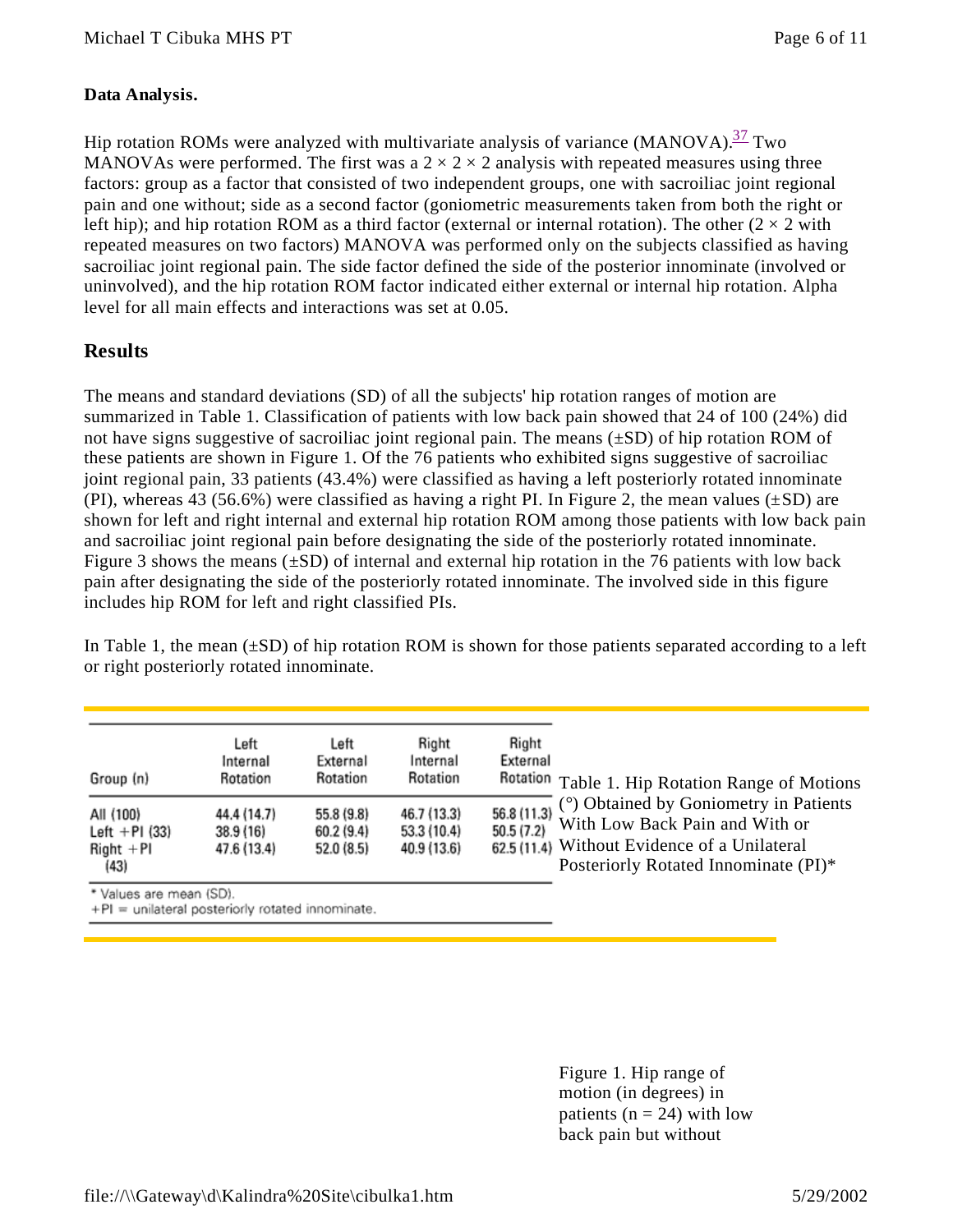

Figure 3. Hip range of motion (in degrees) in patients ( $n = 76$ ) with low back pain and sacroiliac joint dysfunction after designation of the side of the posteriorly rotated innominate. The side of the posteriorly rotated innominate is indicated by the involved side, whereas the anteriorly tilted innominate is indicated by the uninvolved side. Involved and uninvolved sides include left and right sides. Bars denote mean; lines denote standard deviation.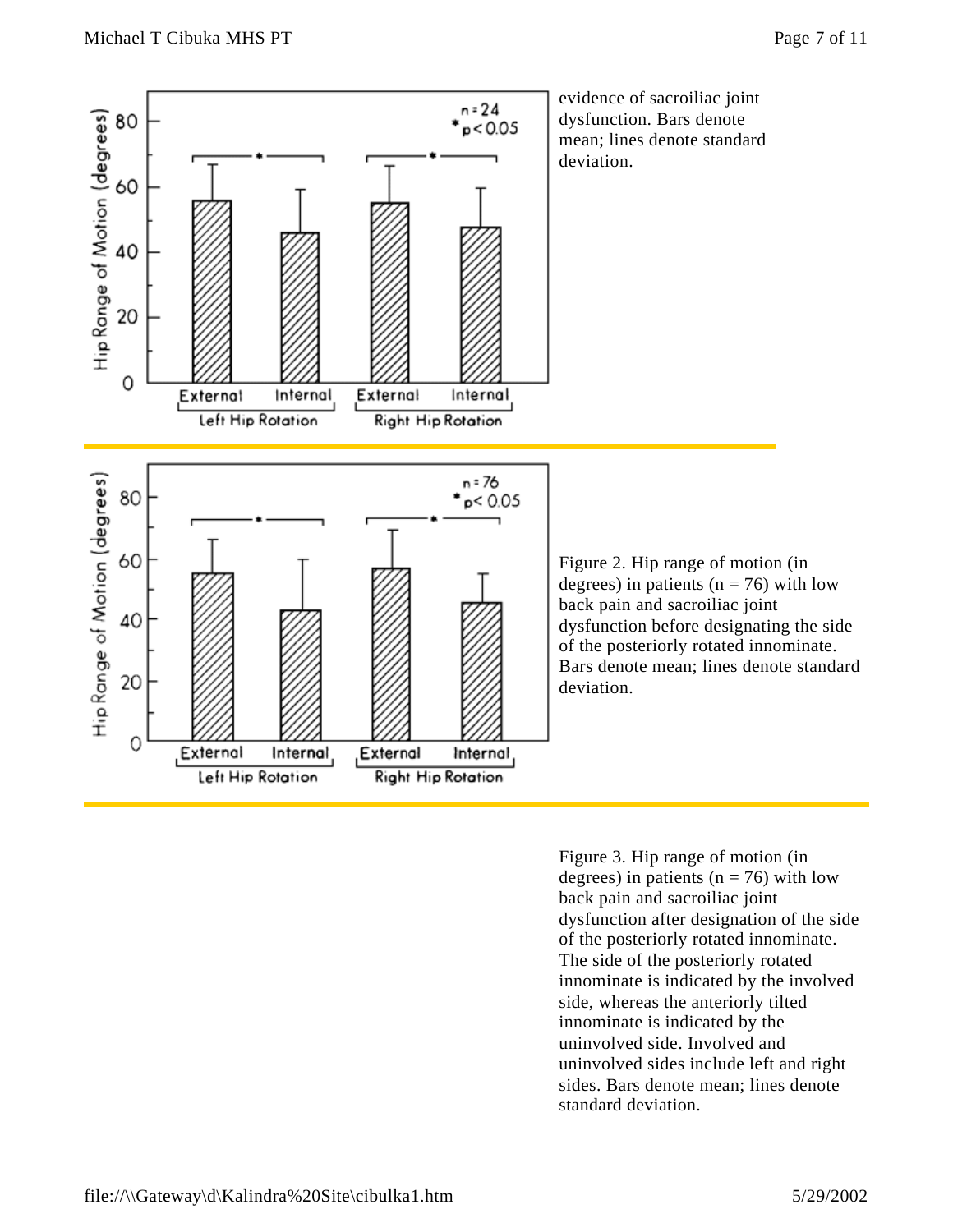

The results of the initial MANOVA demonstrated no significant differences in the main effects of group or side when all subjects were analyzed. However, a significant overall main effect was recorded for hip rotation ( $F = 48.7$ ;  $P < 0.05$ ) in which external rotation exceeded internal rotation (Figure 1; row 1 of Table 1).

When only the patients classified as having sacroiliac joint regional pain were analyzed, results of MANOVA showed a significant main effect of hip rotation ROM ( $F = 43.55$ ;  $P < 0.05$ ) and a significant side of PI by hip rotation ROM interaction ( $F = 122.87$ ;  $P < 0.05$ ). These results are shown in Table 2.

| Side of PI<br>1.45<br>1.45<br>0.035<br>0.852<br>Error<br>3,123.8<br>75<br>41.65<br>Hip rotation ROM<br>9,970.66<br>970.66<br>43.55 |
|------------------------------------------------------------------------------------------------------------------------------------|
| Variance on the 76 Patients With Low<br>0.00                                                                                       |
|                                                                                                                                    |
| 75<br>228.955<br>Error<br>17,171.6<br>Side $\times$ rotation<br>7,690.266<br>7,690.26<br>122.87<br>0.00                            |
| 75<br>4,693.98<br>62.586<br>Error<br>$SS = sum of squares; MS = mean square; PI = posteriorly rotated innomi-$                     |

Among those patients with evidence of a posteriorly rotated innominate, there was significantly greater external hip rotation compared with internal rotation on the side of the posterior tilted innominate (Figure 3). This was confirmed by the finding of a significant interaction between the side of the posterior innominate and the direction of hip rotation (Table 1). The finding of a significant interaction indicates that hip rotation ROM asymmetry in patients with low back pain may be related to the side of the posteriorly rotated innominate in patients classified as having sacroiliac joint regional pain.

#### **Discussion**

According to the results of this study, hip rotation asymmetry is present in patients classified as having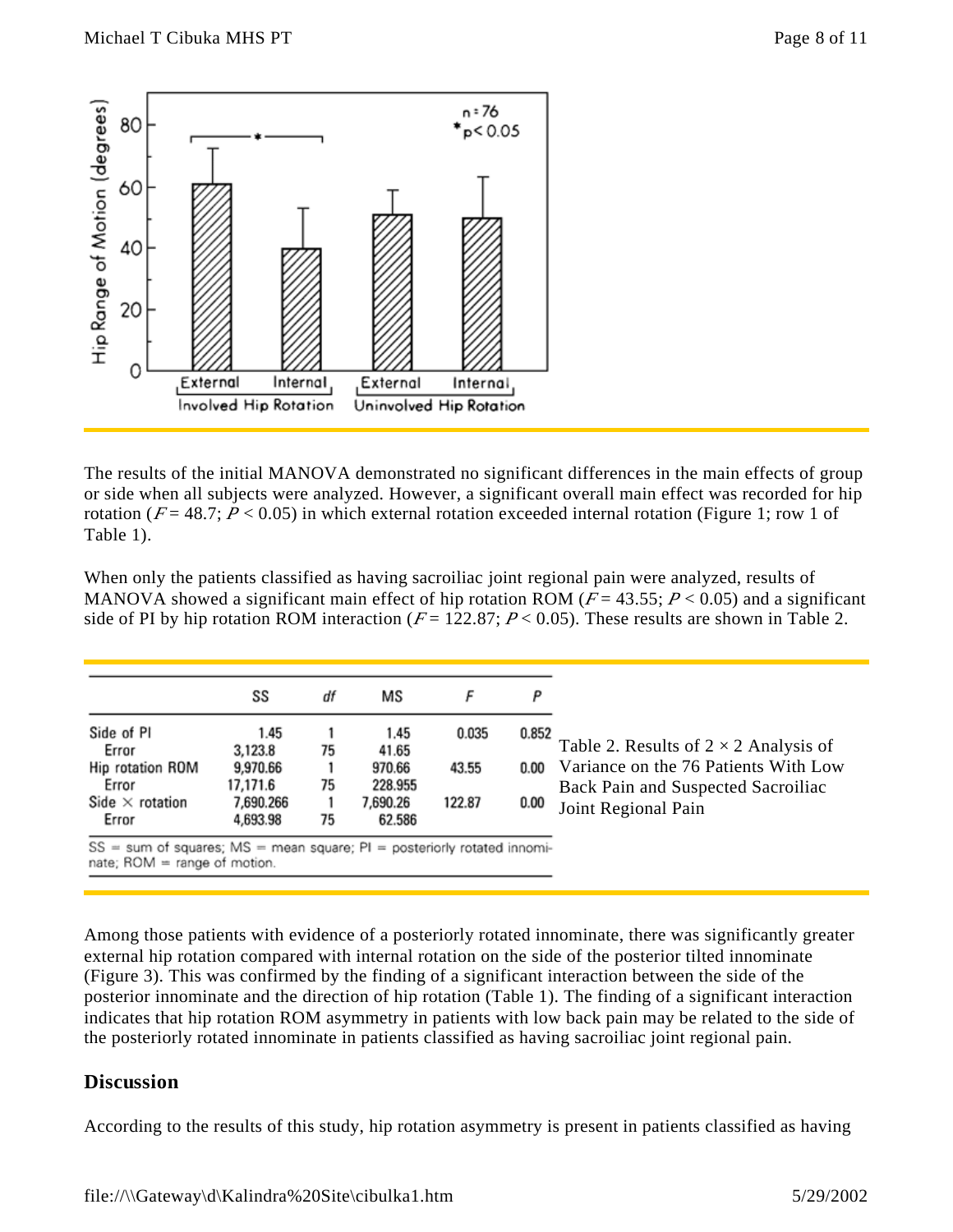sacroiliac joint regional pain. When patients with low back pain were classified as having evidence of sacroiliac joint regional pain, external rotation was uniformly greater than internal rotation on the side of the posterior innominate (Table 1, Figure 2). In patients with low back pain who did not exhibit sacroiliac joint regional pain, left and right hip rotations were somewhat more symmetric between sides, although external rotation exceeded internal rotation (Figure 1).

The results support the finding that in patients with low back pain without evidence of sacroiliac joint regional pain, external rotation exceeds internal rotation bilaterally. However, those patients with low back pain who were classified as having signs suggestive of sacroiliac regional pain had demonstrably more external rotation than internal rotation on the posterior innominate side, indicating greater asymmetry between the left and right sides (Figure 3). Before patients with low back pain and sacroiliac joint regional pain could be classified into one of two groups, a left or a right PI group, external hip rotation had to exceed internal rotation in both hips to a similar extent (Figure 2). However, when patients were further classified by evidence of sacroiliac joint regional pain as having a left PI or a right PI, external rotation ROM always exceeded internal rotation on the posteriorly rotated innominate (+PI; Table 1), whereas the anteriorly tilted side showed far less asymmetry (Figure 3).

Hip rotation ROM values in healthy individuals and in patients with low back pain vary within the literature.<sup>1,4,8,11,16,20-23,25-27,32,33,37</sup> In all studies, however, little to no difference (5° or less) was found when comparing left to right sides during a specific movement, such as internal rotation. $\frac{1,14,16,26}{1,14,16}$ Also, the variation in the measurements of the movements among study results were not between left and right sides for a specific movement, but between internal and external rotation. The differences in results for internal and external rotation were most likely attributable to the use of different methods for determining the endpoint of movement, to different patient populations, and to whether motion was passive or active.<sup>1,4,16,26,32</sup> Therefore, differences would be expected between internal and external rotation values among results of different studies. However, values for specific hip rotation movements showed consistency within results of each study, but not among results of all studies reviewed.

Because a comparison group is not used in cross-sectional studies, a detection bias may develop.  $\frac{17}{14}$  A problem associated with the current study was in accurately detecting all patients who do or do not have sacroiliac joint regional pain. Because no gold standard currently exists for detecting sacroiliac joint regional pain, palpatory tests remain the most common method. Palpatory tests, however, rely on the skill of the clinician. Therefore, their results may be less reliable because of such factors as excessive adipose tissue, excessive pain with palpation, and the skill of the examiner. Clinicians therefore are challenged to improve the reliability of current tests or to find new ones. Finding new tests to detect sacroiliac joint regional pain that are reliable, valid, sensitive, and specific remains a goal for future study.

The results of this study show a correlation between sacroiliac joint regional pain and unilateral hip rotation asymmetry, especially on the side classified as the posteriorly tilted innominate. An interesting, unexpected finding was that little or no asymmetry was present between internal and external hip rotation on the anteriorly tilted innominate side. It can be hypothesized that habitual sleeping or sitting unilaterally with the hip in extreme external hip rotation may have promoted excessive external hip rotation on the posteriorly tilted side,  $6$  allowing the opposite side to have symmetric ROM.

Another unexpected finding was the large number of patients with low back pain and signs suggesting sacroiliac joint regional pain. The prevalence of sacroiliac joint regional pain in patients with low back pain is presently unknown. In two studies, the incidence of sacroiliac joint regional pain in patients with low back pain was estimated at  $55\%$ <sup>15</sup> and  $61.5\%$ .<sup>12</sup> The high proportion of patients with sacroiliac joint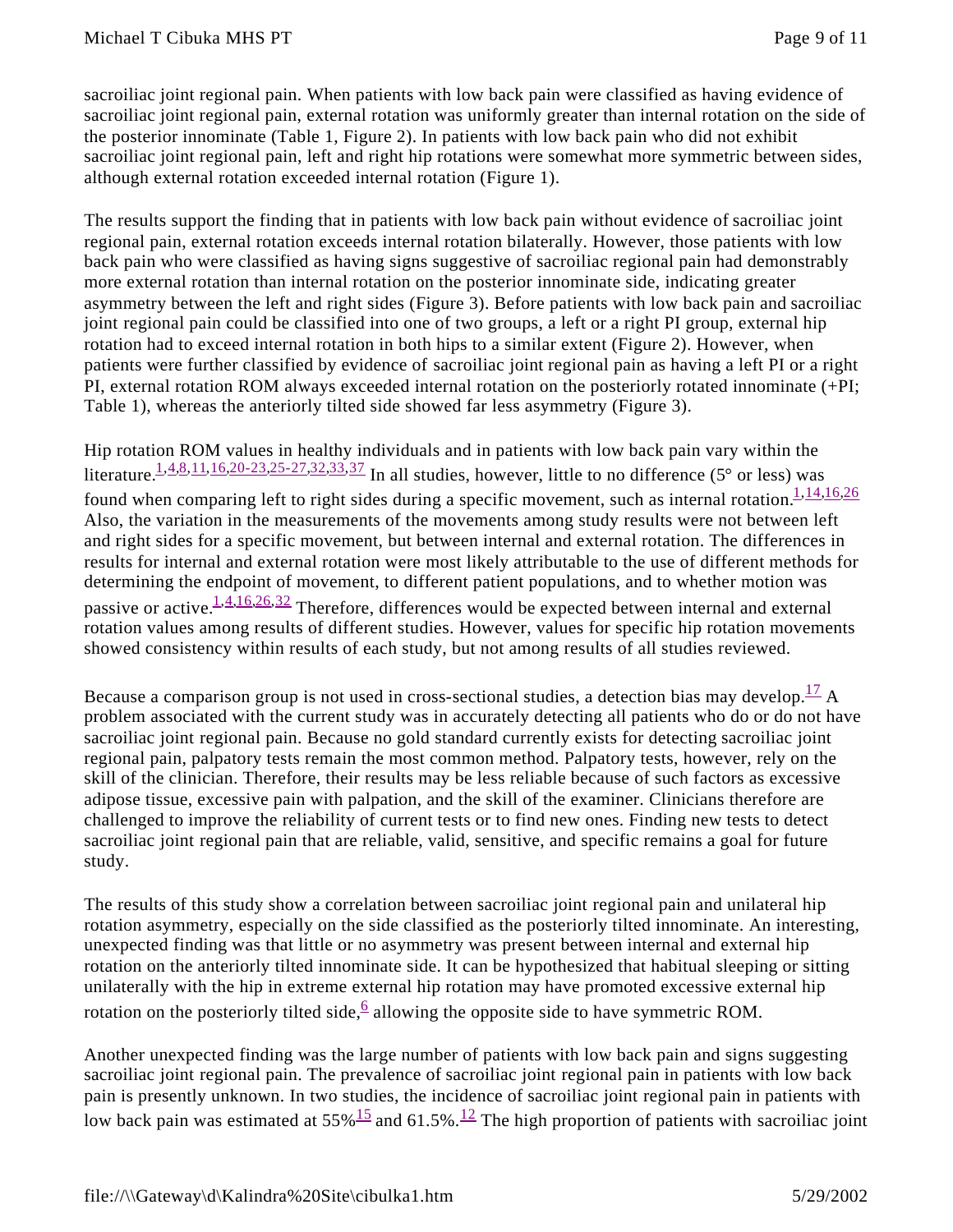regional pain in the current study may be attributed to selection bias, in that the patients chosen were homogeneous without signs of nerve root involvement, were ambulatory, had no signs of a lateral shift, and had primarily low back pain of acute or insidious onset and of no more than 3 weeks' duration. Future studies to determine the incidence and prevalence of sacroiliac joint regional pain in patients with low back pain are needed.

Few investigators have reported limited hip rotation in patients with disorders of the sacroiliac  $joint. <sup>13,19,24</sup>$  Some have suggested that disorders of the sacroiliac joint are the result of hip muscle imbalances that restrict sacroiliac joint motion.  $\frac{30,34,38}{2}$  Woerman<sup>38</sup> and Porterfield and DeRosa<sup>30</sup> have postulated that hip rotation asymmetry develops because of muscular imbalances between the hip rotator muscles. Woerman<sup>38</sup> has reported that shortening of the piriformis muscle can produce excessive external rotation and restricted internal rotation, which may produce sacroiliac joint problems. In the current study, the exact reason for the observations cannot be stated, but it is doubtful that unilateral piriformis syndromes alone account for the findings. Similar unilateral limitation in internal hip rotation was observed, whether the patient was prone or sitting. Unilateral (contracted) piriformis syndrome most often involves more limitation in internal hip rotation in the sitting position because of additional stretch placed on the piriformis muscle by flexion of the hip. $\frac{38}{3}$  Therefore, it is doubtful that unilateral (contracted) piriformis syndrome is the sole cause in the current observations. Further studies are planned to explore the correlation between hip joint ROM and sacroiliac joint regional pain.

## **Conclusions**

Patients with low back pain in this study had more external hip than internal rotation ROM. Patients with low back pain who had signs suggesting sacroiliac joint regional pain had significantly more external than internal rotation ROM on one side. Clinicians should consider evaluating unilateral hip rotation ROM asymmetry in patients with low back pain. Identifying unilateral hip ROM asymmetry in patients with low back pain may help in diagnosing sacroiliac joint regional pain.

#### **References**

- 1. Barbee-Ellison JB, Rose SJ, Sahrmann SA. Patterns of hip rotation range of motion: Comparison between healthy subjects and patients with low back pain. Phys Ther 1990;70:537-41.
- 2. Bernard TN, Kirkaldy-Willis WH. Recognizing specific characteristics of nonspecific low back pain. Clin Orthop 1987;217:266-80.
- 3. Bourdillon JF, Day EA. Spinal Manipulation. London: William Heinemann Medical Books Ltd, 1987:62-72.
- 4. Chesworth BM, Padfield BJ, Helewa A, et al. A comparison of hip mobility in patients with low back pain and matched healthy subjects. Physiotherapy Canada 1994;46:267-74.
- 5. Cibulka MT, Delitto A, Koldehoff RM. Changes in innominate tilt after manipulation of the sacroiliac joint in patients with low back pain: An experimental study. Phys Ther 1988;68:1359-63.
- 6. Cibulka MT. The treatment of the sacroiliac joint component to low back pain: A case report. Phys Ther 1992;72:917- 22.
- 7. Clarkson HM, Gilewich GB. Musculoskeletal Assessment: Joint Range of Motion and Manual Muscle Strength. Baltimore: Williams & Wilkins, 1989;276-80.
- 8. Cole TM. Goniometry: The measurement of joint motion. In: Krusen FH, Kottke FFJ, Ellwood PM, eds. Handbook of Physical Medicine and Rehabilitation. 2nd ed. Philadelphia: WB Saunders Co., 1971;40-4.
- 9. Cummings G, Scholz JP, Barnes K. The effect of imposed leg length difference on pelvic bone symmetry. Spine 1993;18:368-73.
- 10. Daly JM, Frame PS, Rapoza PA. Sacroiliac subluxation: A common, treatable cause of low back pain in pregnancy. Fam Pract Res J 1991;11:149-59.
- 11. Daniels L, Worthingham C. Muscle Testing Techniques of Manual Examination. 3rd Ed. Philadelphia: WB Saunders Co., 1972;50-4.
- 12. Delitto A, Cibulka MT, Erhard RE, et al. Evidence for use of an extension-mobilization category in acute low back syndrome: A prescriptive validation pilot study. Phys Ther 1993;73:216-22.
- 13. Dunn EJ, Bryan DM, Nugent JT, et al. Pyogenic infections of the sacro-iliac joint. Clin Orthop 1976;118:113-7.